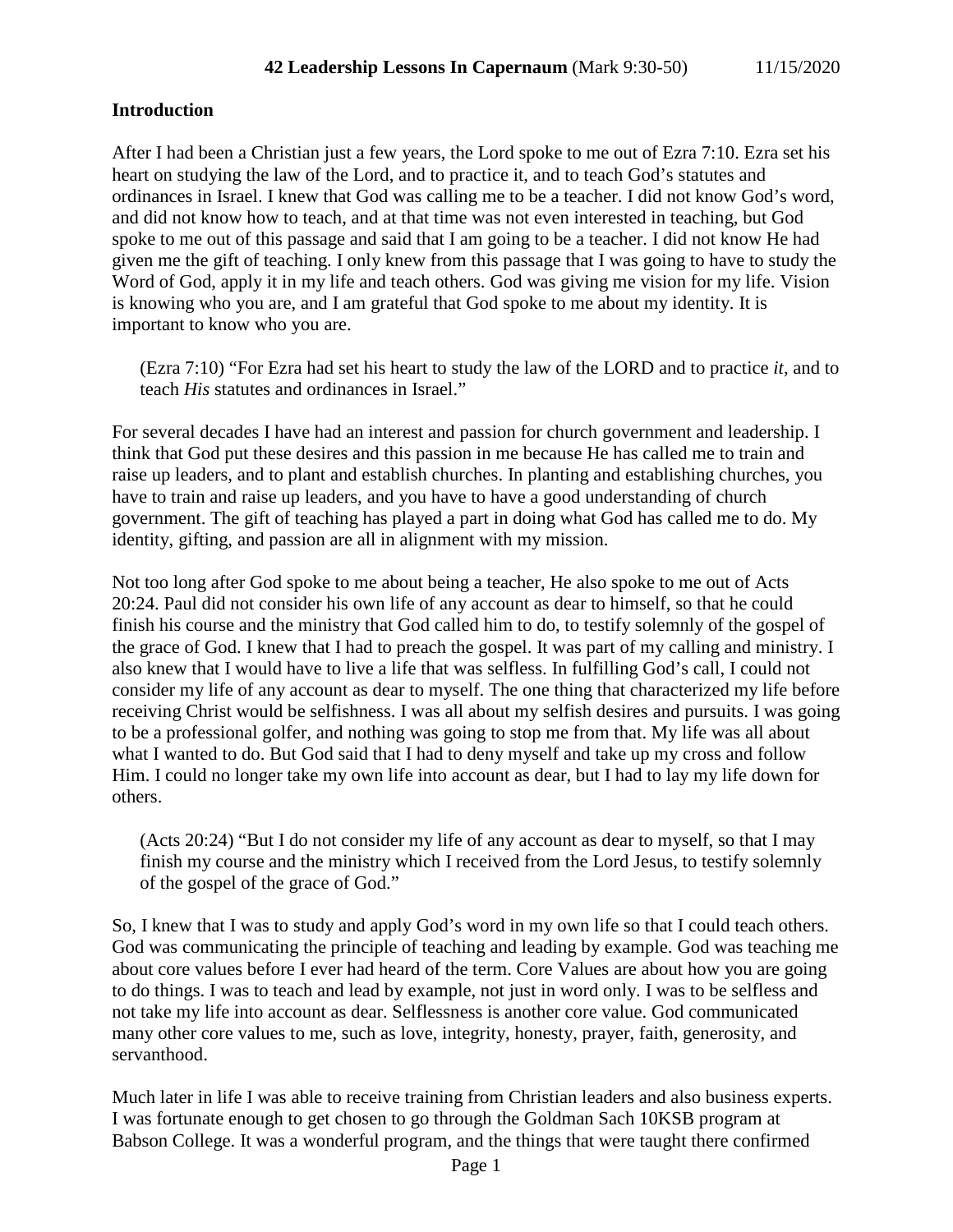what I had already been learning. Both groups taught that Vision is who you are and who you are becoming. Vision is your identity. They taught that Mission is about your goals and what you are trying to accomplish. Core Values are how you go about doing things, and how important they are to an organization. I had already written out these things for the church I was pastoring and also for our company before I entered the program, so these were confirmations. As I studied the Scriptures, I also learned about Purpose, and the importance of knowing why you do things.

This morning I want to step back in our study of Mark and give an overview of what is going on in Jesus' life and ministry. We have come to Mark 9:30-35, and our passage today begins with Jesus telling His disciples that He did not want anyone to know that they were going through Galilee. Jesus was not looking for crowds; Jesus was wanting time to invest in His disciples. His departure was drawing nigh and He wanted to maximize the time remaining with His disciples. Mark goes on to say, "For He was teaching His disciples…" Jesus had some things to share with His disciples. They had some important lessons that they had not grasped yet, and He wanted to make sure they understood these things. I am going to call this Leadership Lessons in Capernaum. I am going to talk about Jesus' Vision. I am going to talk about Jesus' Mission. I am going to talk about Jesus' Core Values.

(Mark 9:30-31) "From there they went out and *began* to go through Galilee, and He did not want anyone to know *about it.* {31} For He was teaching His disciples..."

- 1. Jesus' Vision (Who He Is) Mark 8:
- 2. Jesus' Mission (Goal) (Mark 9:30-32)
- 3. Jesus' Core Values (Mark 9:14-50)
- 1. **Jesus' Vision** (Is 9:6, Mark 1:9-11, Luke 4:18-21, Mark 8:27-30, 9:2-8)

Jesus knew exactly who He was. He was the Son of God and He was the Son of Man. God communicated who the Messiah was through the prophets. Jesus was Immanuel, God with us. Jesus was the Eternal Father, Wonderful Counselor, Mighty God. These were all prophecies about the Messiah.

(Is 9:6) "For a child will be born to us, a son will be given to us; And the government will rest on His shoulders; And His name will be called Wonderful Counselor, Mighty God, Eternal Father, Prince of Peace."

Just before Jesus began His earthly ministry, He was baptized in the Jordan by John the Baptist. John did not want to baptize Him, but Jesus insisted. Before John baptized Jesus, God had spoken to John and told him that the One that the Spirit came down and rested upon like a dove was the Messiah. John declared that Jesus was the Messiah at that time. But when Jesus was baptized a voice came out of heaven and said, "You are My beloved Son, in You I am wellpleased." Jesus knew exactly who He was.

(Mark 1:9-11) "In those days Jesus came from Nazareth in Galilee and was baptized by John in the Jordan. {10} Immediately coming up out of the water, He saw the heavens opening, and the Spirit like a dove descending upon Him; {11} and a voice came out of the heavens: "You are My beloved Son, in You I am well-pleased."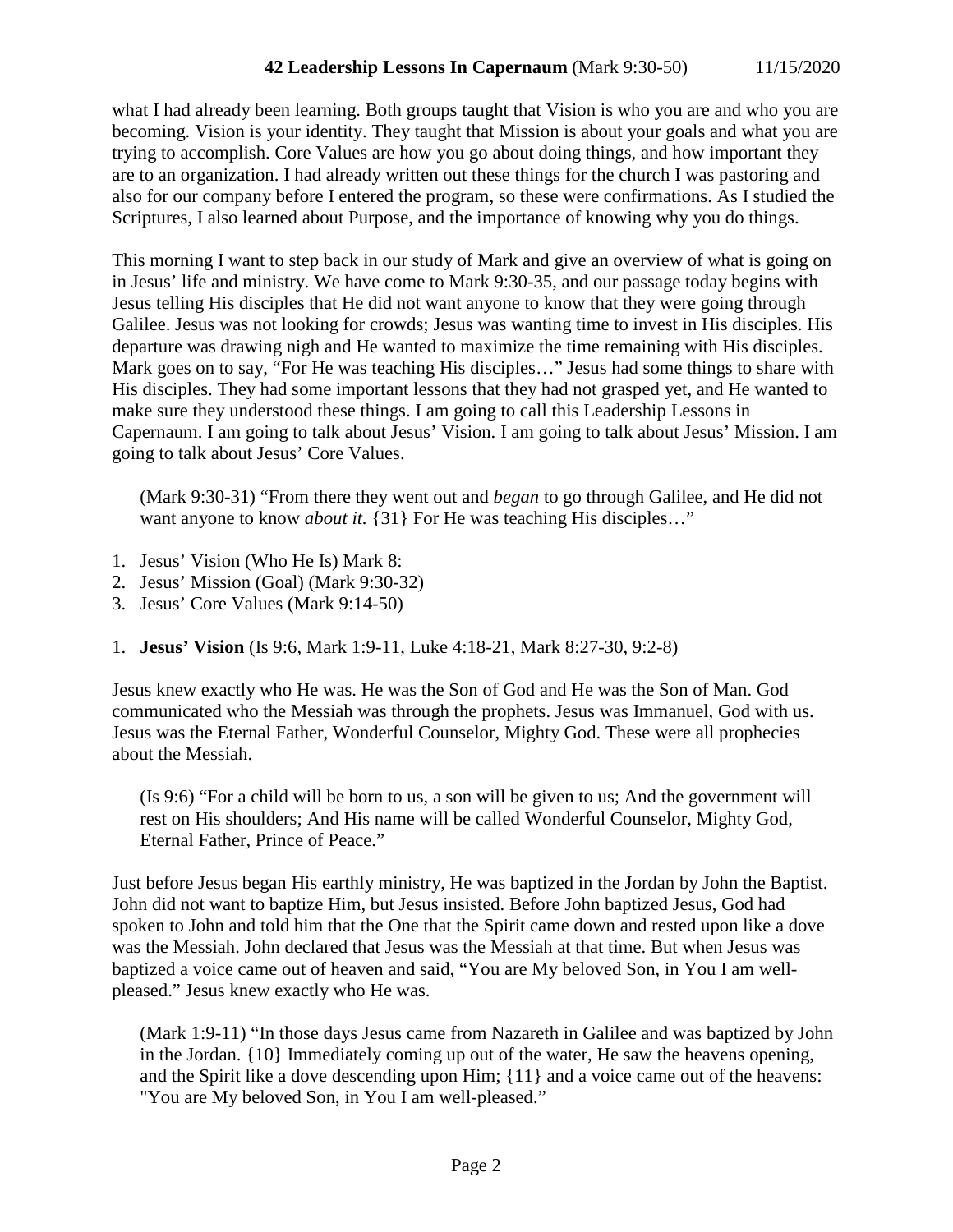When Jesus began His earthly ministry, He went to the temple in Nazareth, and He read from Isaiah 61, and said, "Today this Scripture has been fulfilled in your hearing." He knew that He was the Messiah, and had come to preach the gospel and reconcile men to God.

(Luke 4:18-21) "THE SPIRIT OF THE LORD IS UPON ME, BECAUSE HE ANOINTED ME TO PREACH THE GOSPEL TO THE POOR. HE HAS SENT ME TO PROCLAIM RELEASE TO THE CAPTIVES, AND RECOVERY OF SIGHT TO THE BLIND, TO SET FREE THOSE WHO ARE OPPRESSED, {19} TO PROCLAIM THE FAVORABLE YEAR OF THE LORD." {20} And He closed the book, gave it back to the attendant and sat down; and the eyes of all in the synagogue were fixed on Him. {21} And He began to say to them, "Today this Scripture has been fulfilled in your hearing."

In Mark 8:27-30, Jesus and the disciples started traveling to Caesarea Philippi. On the way He questioned them about who people said He was. They said, John the Baptist, Elijah, or one of the prophets. Then Jesus asked them who they said He was. Peter told Him, "You are the Christ, the Son of the Living God." Jesus replied to Peter that flesh and blood did not reveal that to Him, but His Father in heaven. The Father had revealed Jesus' identity to Peter and the disciples, but Jesus already knew who He was.

(Mark 8:27-30) "Jesus went out, along with His disciples, to the villages of Caesarea Philippi; and on the way He questioned His disciples, saying to them, "Who do people say that I am?" {28} They told Him, saying, "John the Baptist; and others *say* Elijah; but others, one of the prophets." {29} And He *continued* by questioning them, "But who do you say that I am?" Peter answered and said to Him, "You are the Christ." {30} And He warned them to tell no one about Him."

In Mark 9:2-8, Jesus took Peter, James, and John with Him up on a high mountain, probably Mount Hermon. While they were up there, they saw Moses and Elijah talking to Jesus. They also saw Jesus transfigured before them. His face shone like the sun, and His clothes were radiant and whiter than a launderer could do. God had spoken to Peter in Mark 8, but they all saw Jesus' glory and majesty in Mark 9. They were confirming Jesus' identity.

(Mark 9:2-8) "Six days later, Jesus \*took with Him Peter and James and John, and \*brought them up on a high mountain by themselves. And He was transfigured before them; {3} and His garments became radiant and exceedingly white, as no launderer on earth can whiten them. {4} Elijah appeared to them along with Moses; and they were talking with Jesus. {5} Peter \*said to Jesus, "Rabbi, it is good for us to be here; let us make three tabernacles, one for You, and one for Moses, and one for Elijah." {6} For he did not know what to answer; for they became terrified. {7} Then a cloud formed, overshadowing them, and a voice came out of the cloud, "This is My beloved Son, listen to Him!" {8} All at once they looked around and saw no one with them anymore, except Jesus alone."

### 2. **Jesus' Mission** (Mark 9:30-32)

In Mark 9:30-32, after Jesus had cast out the demon from the boy, Jesus and the disciples went out and began to go through Galilee. They were in Caesarea Philippi, north of Galilee, and so they were going through the region of Galilee on their way to Jerusalem. On the way to Jerusalem, Jesus was teaching His disciples that the Son of Man was going to be delivered into the hands of men, be killed, and then rise from the dead. Jesus was on a mission.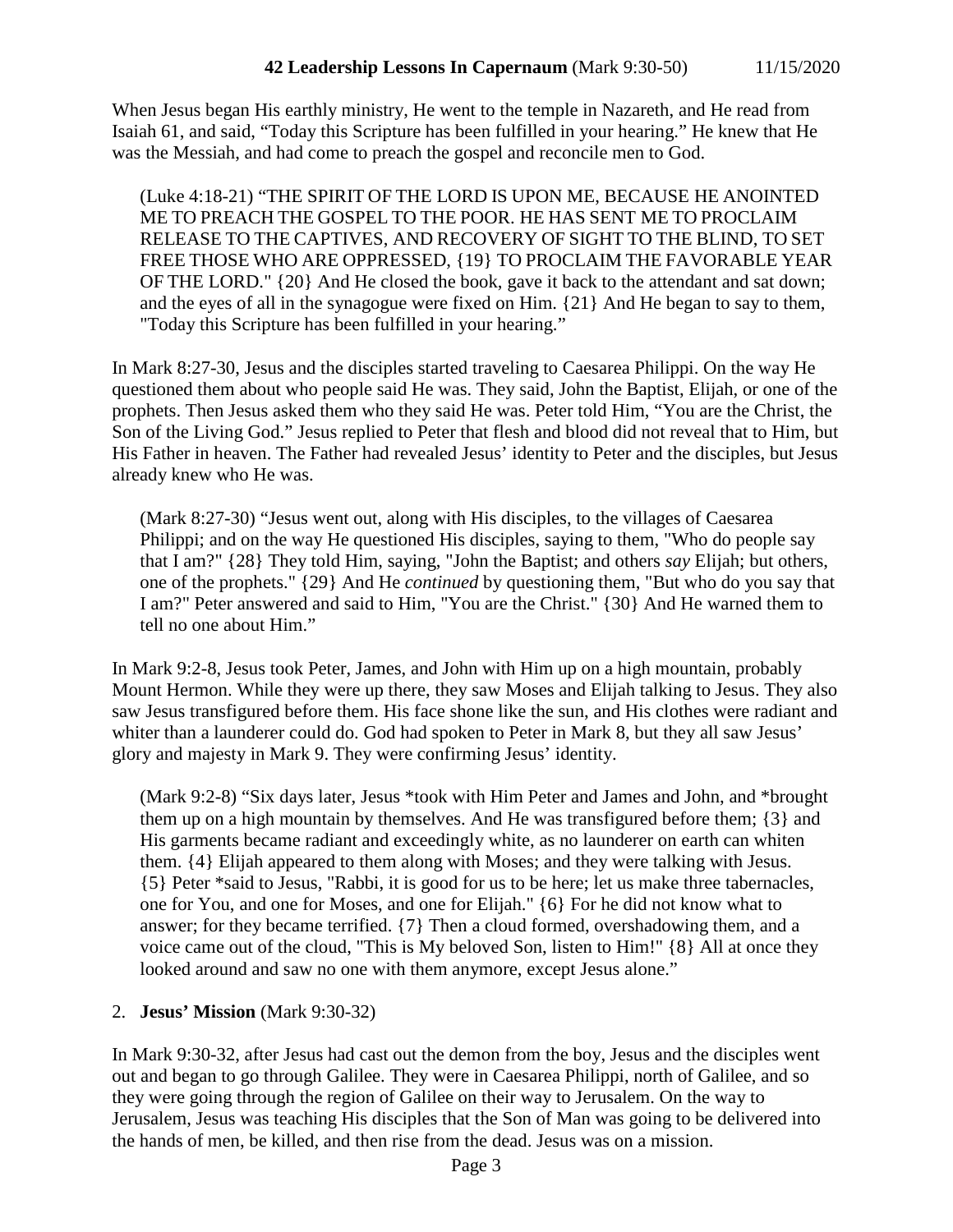(Mark 9:30-31) "From there they went out and *began* to go through Galilee, and He did not want anyone to know *about it.* {31} For He was teaching His disciples and telling them, "The Son of Man is to be delivered into the hands of men, and they will kill Him; and when He has been killed, He will rise three days later."

When Jesus was coming to John to be baptized, John had declared, "Behold, the Lamb of God who takes away the sin of the world!" John prophesied that Jesus would be the sacrificial lamb that was used to atone for our sins. Not only did John know it, but Jesus knew that this was why He had been sent by the Father. He was sent to reconcile the world.

(John 1:29) "The next day he \*saw Jesus coming to him and \*said, "Behold, the Lamb of God who takes away the sin of the world!"

God asked Abraham to sacrifice his son, Isaac. God did it to test Abraham, but God was going to do that very thing for us. He was going to sacrifice His Son for us. Jesus knew why He had come and He also knew that His time of departure was at hand. Because His departure was near, it was weighing on His mind. He kept trying to tell the disciples about it. In Mark 8:31-33, just after Peter had this revelation of who Jesus is, Jesus began to teach them that He was going to suffer, be rejected, be killed, and then rise again after three days. Peter began to rebuke Jesus, and then Jesus rebuked Peter, saying that he was not setting his mind on God's interests but man's. Jesus is telling them this because it is on His mind.

(Mark 8:31-33) "And He began to teach them that the Son of Man must suffer many things and be rejected by the elders and the chief priests and the scribes, and be killed, and after three days rise again. {32} And He was stating the matter plainly. And Peter took Him aside and began to rebuke Him. {33} But turning around and seeing His disciples, He rebuked Peter and \*said, "Get behind Me, Satan; for you are not setting your mind on God's interests, but man's."

While on the mountain, Jesus met with Moses and Elijah, and He spoke to them about His departure which was about to happen at Jerusalem. Jesus had gone to the mountain to pray about this, as it was weighing on His mind.

(Mark 9:4) "Elijah appeared to them along with Moses; and they were talking with Jesus."

(Luke 9:30-31) "And behold, two men were talking with Him; and they were Moses and Elijah, {31} who, appearing in glory, were speaking of His departure which He was about to accomplish at Jerusalem."

After Jesus was transfigured and they were going down the mountain, what do you think Jesus was talking to them about? He was once again telling them that He was going to die and rise from the dead. They did not understand and began discussing what He meant.

(Mark 9:9-10) "As they were coming down from the mountain, He gave them orders not to relate to anyone what they had seen, until the Son of Man rose from the dead. {10} They seized upon that statement, discussing with one another what rising from the dead meant."

We have not come to Mark 10 yet, but while they were going on to Jerusalem, what do you think Jesus was talking to them about. He was telling them that He was going to be delivered to the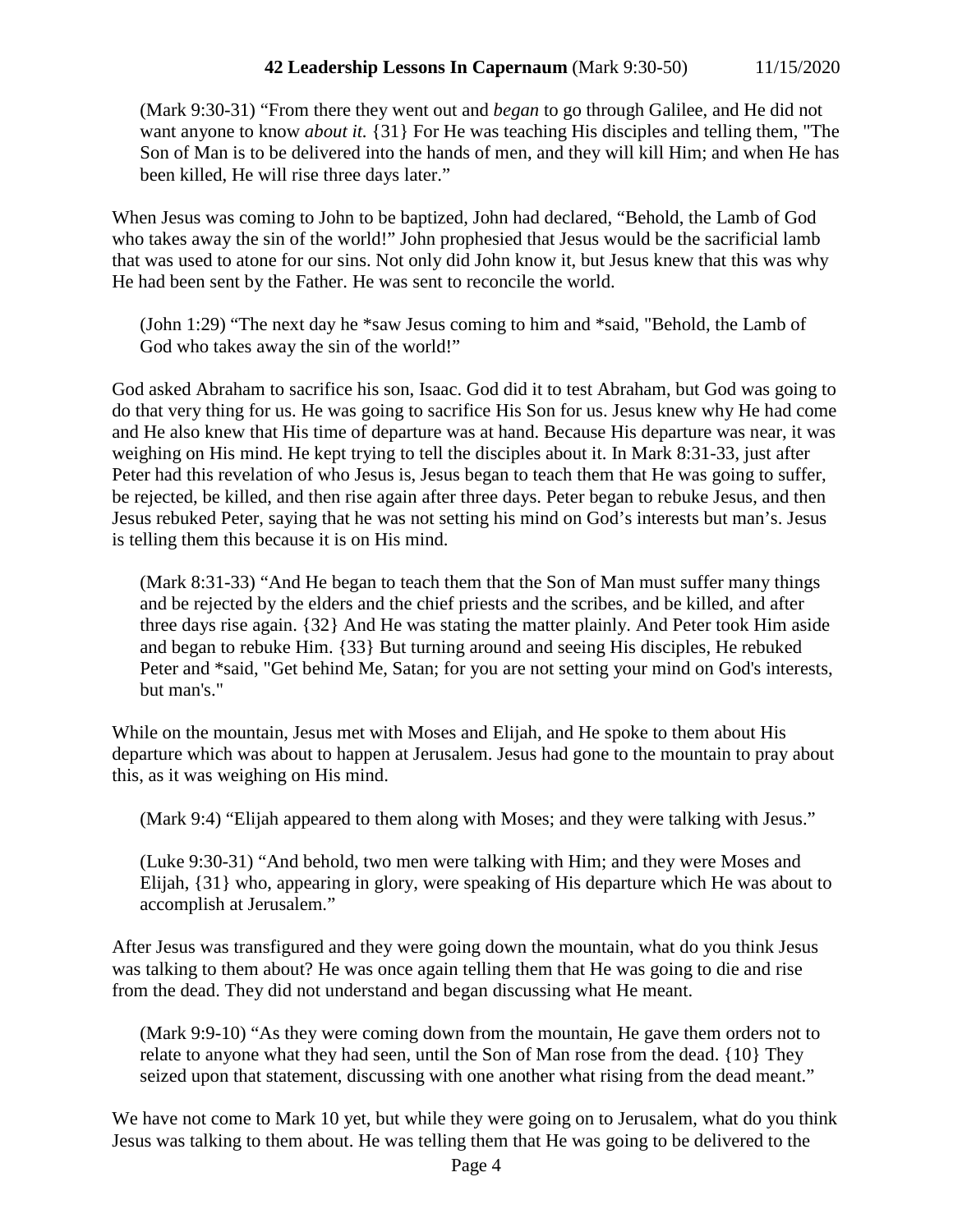chief priests and they would condemn Him to death and hand Him over to the Gentiles. He told them that they would mock Him, spit on Him, and scourge Him, and kill Him, and that three days later He would rise again. Jesus kept telling them over and over again what was about to happen.

(Mark 10:32-34) "They were on the road going up to Jerusalem, and Jesus was walking on ahead of them; and they were amazed, and those who followed were fearful. And again He took the twelve aside and began to tell them what was going to happen to Him, {33} *saying,* "Behold, we are going up to Jerusalem, and the Son of Man will be delivered to the chief priests and the scribes; and they will condemn Him to death and will hand Him over to the Gentiles. {34} "They will mock Him and spit on Him, and scourge Him and kill *Him,* and three days later He will rise again."

In Isaiah 50:6-7, Isaiah had prophesied that the Messiah would give His back to those who strike Him, and He would not cover His face from humiliation and spitting. Isaiah prophesied the very things that Jesus was telling His disciples would happen to Him. Isaiah also said that the Messiah would set His face like flint. That is exactly what Jesus has been doing. He kept talking about this with the disciples because that was His focus. He had set His face like flint on finishing His mission.

(Isaiah 50:6-7) "I gave My back to those who strike *Me,* And My cheeks to those who pluck out the beard; I did not cover My face from humiliation and spitting. {7} For the Lord GOD helps Me, Therefore, I am not disgraced; Therefore, I have set My face like flint, And I know that I will not be ashamed."

A mission is what you are going to do. It is your goal that you are going to reach. In Greek, there is a word called telos (Strong's G5056), and it means a point in the distance or a goal. In John 19:28-30, while Jesus was on the cross and knew that all things had already been accomplished, said, "It is finished!" The word accomplished is teleo (Strong's G5055), which comes from telos. Jesus knew that He had reached His goal. He had fulfilled His mission, which was to die for our sins. He knew that He was the lamb of God who takes away the sins of the world, and that His mission was now accomplished. Then, He said, "It is finished!" The word for finished was again, teleo. Jesus had accomplished His mission.

(John 19:28-30) "After this, Jesus, knowing that all things had already been accomplished (teleo, Strong's G5055), to fulfill (teleioo, Strong's G5048) the Scripture, said, "I am thirsty." {29} A jar full of sour wine was standing there; so they put a sponge full of the sour wine upon *a branch of* hyssop and brought it up to His mouth. {30} Therefore when Jesus had received the sour wine, He said, "It is finished! (teleo, Strong's G5055)" And He bowed His head and gave up His spirit."

Two things are very important in our lives. We need to know who we are and what we have been called to do. We need to have vision for our lives, and we need to know our mission, the things God has called us to do. Knowing who we are and what we have been called to do keeps us on track in our lives. Jesus set His face like flint and did not depart from His mission. In Mark 1:38, people were looking for Jesus, and when His disciples found Him and told Him this, He said, "Let us go somewhere else to the towns nearby, so that I may preach there also; for that is what I came for." He knew that He came to preach the gospel and to give His life as a ransom, and He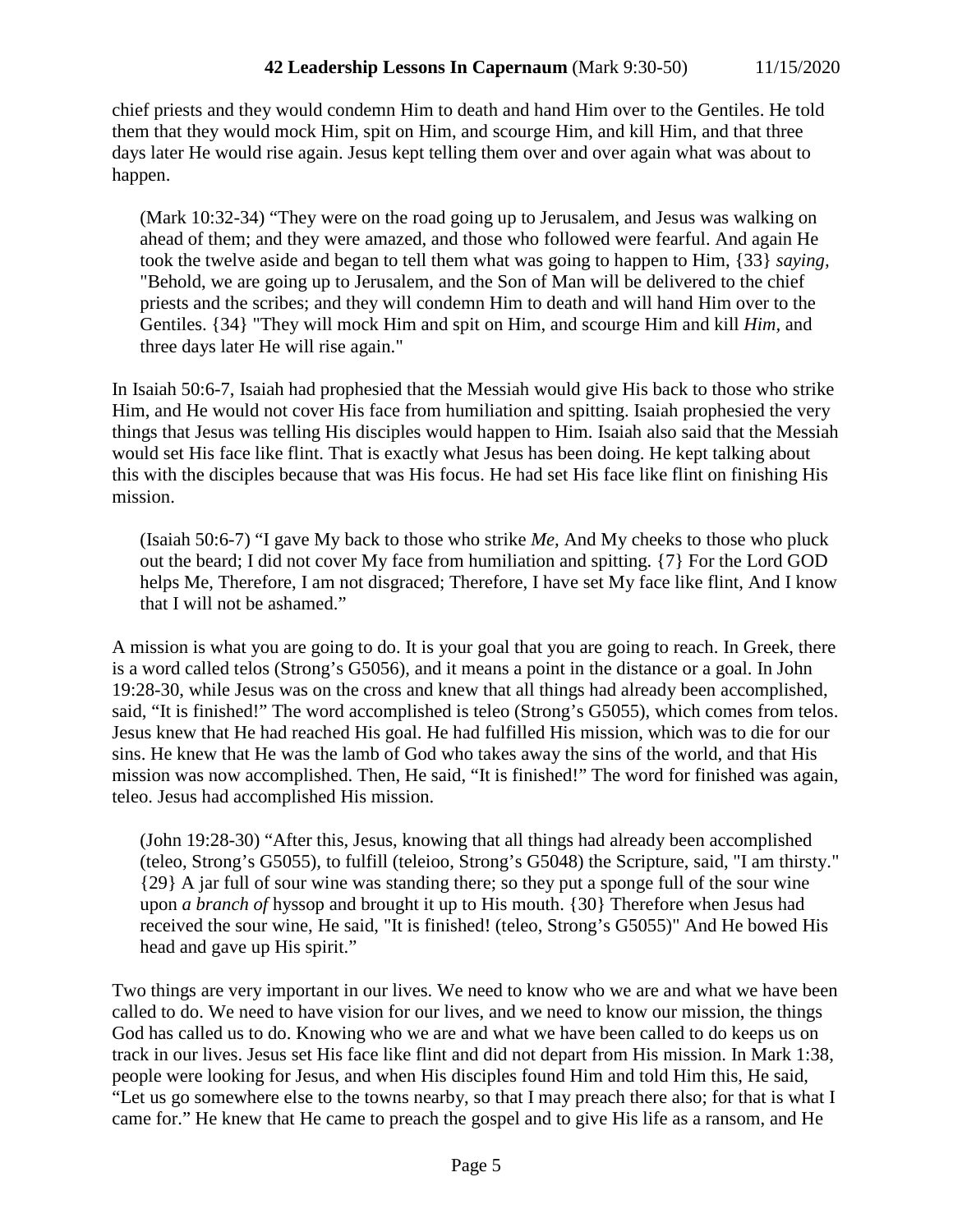did not depart from His mission. He set His face like flint to accomplish His mission, and when He was about to breathe His last breath, He said, "It is finished."

(Mark 1:38) "He said to them, "Let us go somewhere else to the towns nearby, so that I may preach there also; for that is what I came for."

# 3. **Jesus' Core Values** (Mark 9:14-50)

Knowing who we are and what we are called to do are important, but knowing how we are going to do those things is very important. Our Core Values are how we are going to do things. Jesus was very clear about how He was going to do things. There are numerous passages that speak of Jesus' core values. I am going to limit our discussion to just five that we find here in Mark 9.

a. **Love** (Mark 9:31, Eph 5:2, John 15:13, Eph 5:25, Col 3:14, John 13:34-35)

The first core value is not immediately evident. The word, "love," is not mentioned in the text. Jesus said to His disciples that "the Son of Man is to be delivered into the hands of men, and they will kill Him; and when He has been killed, He will rise three days later." Jesus had come to give His life as a ransom for many. Jesus had come to pay the penalty for our sins. Jesus was on His way to Jerusalem to lay His life down for us.

(Mark 9:31) "For He was teaching His disciples and telling them, "The Son of Man is to be delivered into the hands of men, and they will kill Him; and when He has been killed, He will rise three days later."

In Ephesians 5:2, Paul exhorted all of us to walk in love, just as Christ also loved us and gave Himself up for us, an offering and a sacrifice to God as a fragrant aroma. What Jesus told His disciples that He was going to do was the ultimate demonstration of love.

(Eph 5:2) "and walk in love, just as Christ also loved you and gave Himself up for us, an offering and a sacrifice to God as a fragrant aroma."

Notice what John wrote about it in John 15:12. He wrote, "Greater love has no one than this, that one lay down his life for his friends." Jesus was on His way to demonstrate the greatest love possible. Love is the greatest core value that we can have.

(John 15:13) "Greater love has no one than this, that one lay down his life for his friends."

Back to Ephesians 5, after telling everyone to walk in love, Paul addresses marriage. He tells husbands to love their wives as Christ also loved the church and gave Himself up for her. Love is the most important core value in a marriage. The love that God gave and God wants us to give is a sacrificial love. It is this kind of love that bonds people together. Paul wrote in Colossians that love is the perfect bond of unity.

(Eph 5:25) "Husbands, love your wives, just as Christ also loved the church and gave Himself up for her,"

(Col 3:14) "Beyond all these things *put on* love, which is the perfect bond of unity."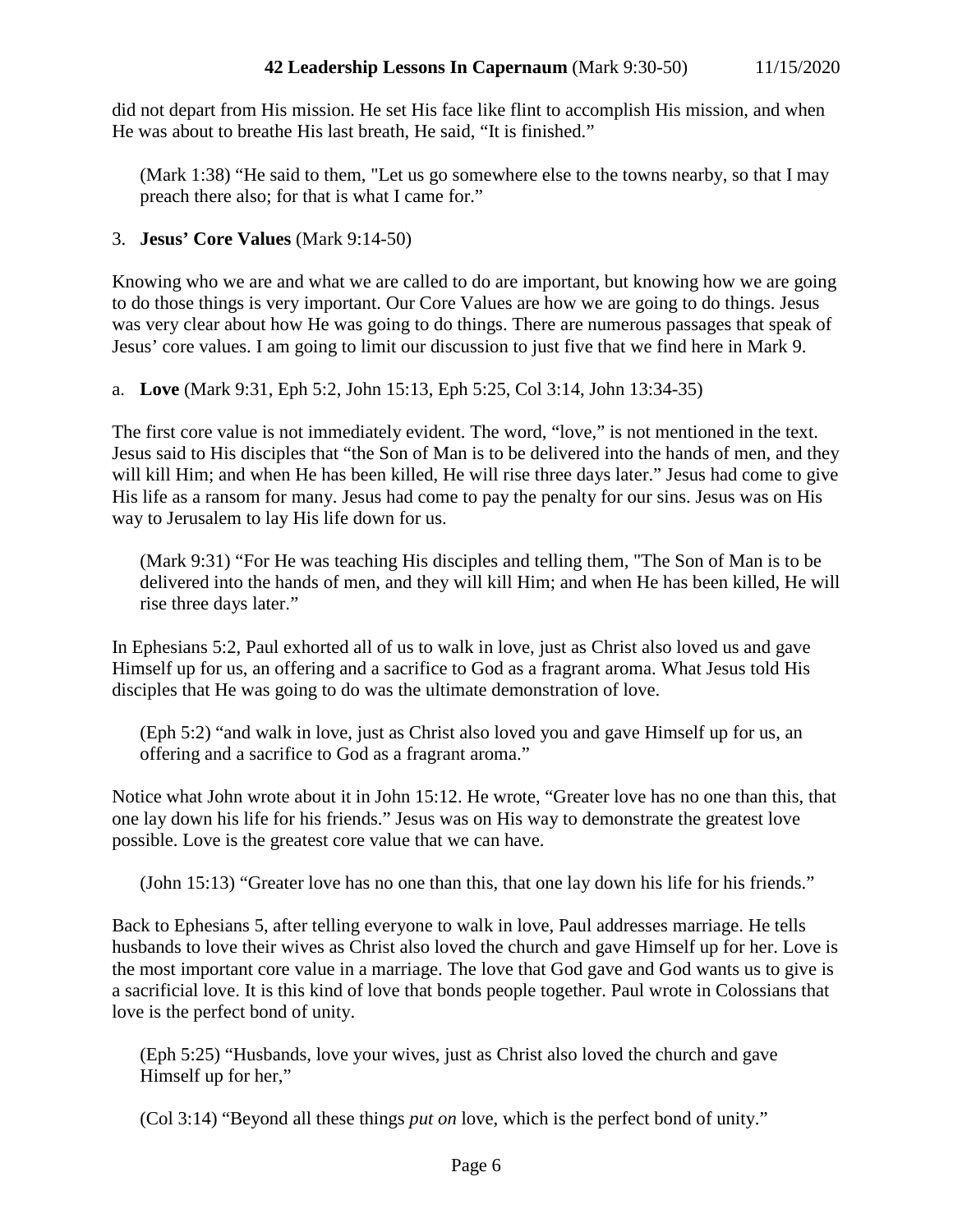It is not just something that bonds us together; it is the ultimate witness to the world. Jesus commanded us to love one another, and that by that love all men will know that we are His disciples. Love is the ultimate core value, and what Jesus has been telling His disciples is that He was going to be rejected by men, mocked, spit upon, turned over to the Gentiles and to be crucified. Why? Because Jesus was demonstrating perfect love. It was a core value for Him, and it needs to be a core value for us.

(John 13:34-35) "A new commandment I give to you, that you love one another, even as I have loved you, that you also love one another. {35} By this all men will know that you are My disciples, if you have love for one another."

b. **Prayer** (Mark 9:14-29)

The second core value that I want to look at is prayer. In Mark 9:14-29, the disciples were not able to cast out the demon from the boy. After Jesus cast it out, the disciples asked Jesus why they were not able to do it. He told them that this kind only comes out by prayer. Jesus was going to carry out His assignment and mission by total dependence and reliance upon His Father. We saw in John 5 that He did not do anything that He did not see the Father doing. He did nothing on His own initiative. Jesus was always in synch with the Father, and prayer was a major part of that.

(Mark 9:29) "And He said to them, "This kind cannot come out by anything but prayer."

We saw in Mark 1:35 that Jesus got up early in the morning, while it was still dark, and went to a secluded place and prayed. That was His pattern. That was how He was going to stay on course, and that was where He would find out what the Father was doing. That was where He was going to receive power and strength. Jesus spent daily time in prayer.

(Mark 1:35) "In the early morning, while it was still dark, Jesus got up, left *the house,* and went away to a secluded place, and was praying there."

In Mark 9:2, Jesus took Peter, James, and John up to the mountain, where He was transfigured. Mark does not tell us why He went there, but Luke does tell us very clearly. Jesus went there to pray. He was burdened with His upcoming death in Jerusalem, and He went up there to speak with His Father about it.

(Luke 9:28) "Some eight days after these sayings, He took along Peter and John and James, and went up on the mountain to pray."

The disciples finally got the message. They asked Him to teach them how to pray, so He taught them the Lord's prayer, which was really a model prayer.

(Luke 11:1-4) "It happened that while Jesus was praying in a certain place, after He had finished, one of His disciples said to Him, "Lord, teach us to pray just as John also taught his disciples." {2} And He said to them, "When you pray, say: 'Father, hallowed be Your name. Your kingdom come. {3} 'Give us each day our daily bread. {4} 'And forgive us our sins, for we ourselves also forgive everyone who is indebted to us. And lead us not into temptation.'"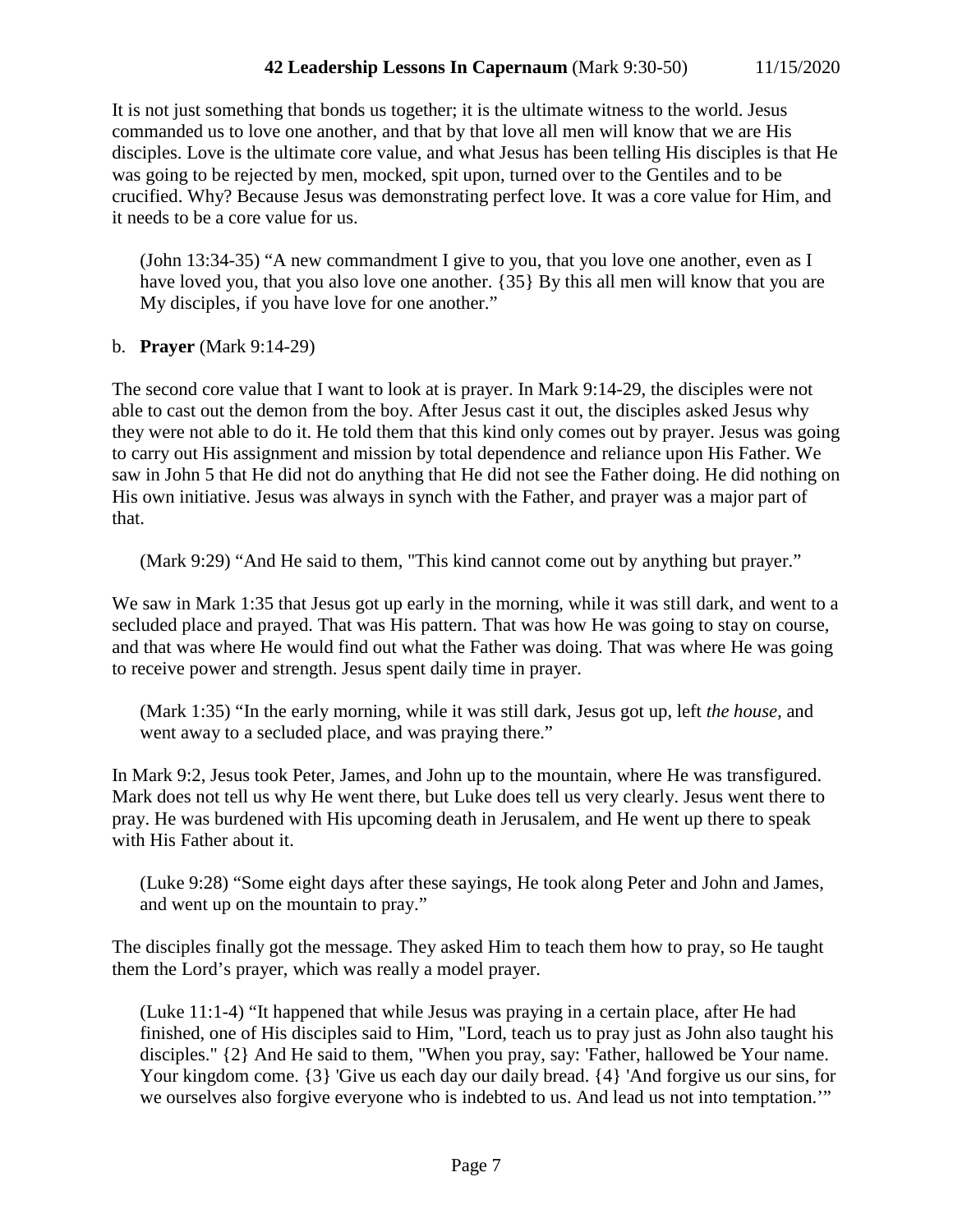We find that after Jesus had risen from the dead, the disciples were all gathered in one place in Jerusalem. What were they doing? They were praying. They were continually devoting themselves to prayer. They were not going to rely on their own power and strength. They were not going to do things on their own initiative. They had learned from Jesus to take everything to the Father in prayer and depend on Him. This was a core value for them.

(Acts 1:14) "These all with one mind were continually devoting themselves to prayer, along with *the* women, and Mary the mother of Jesus, and with His brothers."

After Pentecost, there were now thousands of new believers, and we find in Acts 2:42 that they were devoting themselves to prayer. The early church was devoted to prayer. It was a core value and how they were going to accomplish their work on earth.

(Acts 2:42) "They were continually devoting themselves to the apostles' teaching and to fellowship, to the breaking of bread and to prayer."

The American church builds on a dynamic music ministry, a great Sunday School program, and with excellent preaching. The early church had great teaching from the apostles, but the primary way was not in programs, but in relationships. They had relationship with the Father through prayer and the word, and they had relationship with one another through fellowship and breaking of bread. I believe this missing element of the church will be restored to the church in these last days. The church will begin to realize that it needs more power. The church will realize that it needs more guidance and direction from the Father, and will stop doing things on its own initiative. There will be a restoration of the core value of prayer.

### c. **Humility** (Mark 9:33-37)

When Jesus and the disciples came to Capernaum they entered the house. Jesus had moved from Nazareth and this was His home base, so they were probably in Jesus' house. Jesus questioned them, "What were you discussing on the way?" Jesus knew what His disciples were talking about. He knew what the Pharisees and religious leaders were thinking in Mark 2. It says that Jesus was aware in His Spirit what they were reasoning in their hearts. The disciples could not hide their thoughts or discussions from Jesus. And, neither can we. God knows all our thoughts. He hears all of our conversations. He sees everything that we do.

(Mark 9:33) "They came to Capernaum; and when He was in the house, He *began* to question them, "What were you discussing on the way?"

(Mark 2:8) "Immediately Jesus, aware in His spirit that they were reasoning that way within themselves, said to them, "Why are you reasoning about these things in your hearts?"

The disciples kept silent. They knew that they had been busted, and they were ashamed. The disciples had been discussing which one of them was the greatest. This was not the only time they discussed this matter. There are at least two additional occasions that they discussed this same thing. This lesson on humility and servant leadership was something that Jesus needed to address with them. It was a core value and they needed to get it right. God wants His leaders to be humble servants, not self-seeking opportunists. After sitting down, Jesus called the twelve and said to them, "If anyone wants to be first, he shall be last of all and servant of all."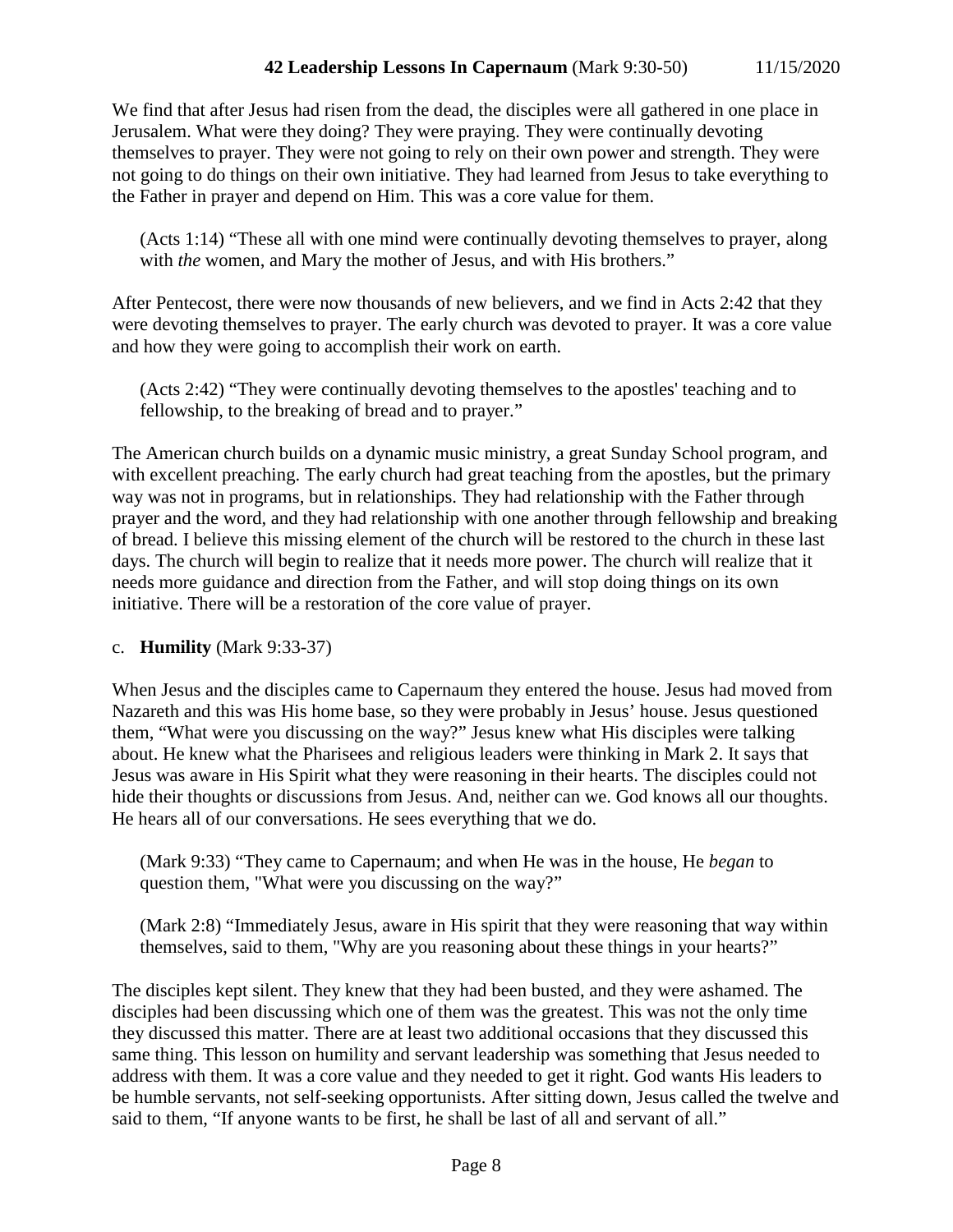(Mark 9:34-35) "But they kept silent, for on the way they had discussed with one another which *of them was* the greatest. {35} Sitting down, He called the twelve and \*said to them, "If anyone wants to be first, he shall be last of all and servant of all."

The disciples were concerned about who was first, and who was the greatest. Jesus told them that they needed to learn to be last not first. They needed to put others before themselves. Paul wrote about this in Philippians 2. In verse five, he said, "Have this attitude in yourselves which was also in Christ Jesus." What was that attitude? Jesus did nothing from selfishness or empty conceit. Jesus had humility of mind, and regarded others as more important. Jesus did not just look out for His own interests, but He looked out for the interests of others. Jesus humbled and emptied Himself, and took the form of a bond-servant. Even though He existed in the form of God, as part of the trinity, He humbled Himself and became a servant. He further humbled Himself by becoming obedient to the point of death on the cross. Jesus wanted His disciples to learn this lesson of humility, just as He wants you and I to learn this same lesson.

(Phil 2:3-8) "Do nothing from selfishness or empty conceit, but with humility of mind regard one another as more important than yourselves; {4} do not *merely* look out for your own personal interests, but also for the interests of others. {5} Have this attitude in yourselves which was also in Christ Jesus, {6} who, although He existed in the form of God, did not regard equality with God a thing to be grasped, {7} but emptied Himself, taking the form of a bond-servant, *and* being made in the likeness of men. {8} Being found in appearance as a man, He humbled Himself by becoming obedient to the point of death, even death on a cross."

Then, Jesus took a little child in His arms. The child represented a humble soul. Little children are not concerned about being over other people. Little children are humble and impressionable; they are teachable. Little children are not usually boastful. Jesus was telling His disciples that they needed to repent of their pride and humble themselves like this little child.

(Mark 9:36-37) "Taking a child, He set him before them, and taking him in His arms, He said to them, {37} Whoever receives one child like this in My name receives Me; and whoever receives Me does not receive Me, but Him who sent Me."

Then, Jesus said whoever receives a child like this in My name receives Me, and whoever receives Me does not receive Me, but Him who sent Me." Jesus was telling them that whatever kindnesses they extend to little ones, will be done unto the Lord. In Matthew 25, Jesus gave the parable of the separation of the sheep and goats. In verse forty, He said, "to the extent that you did it to one of these brothers of Mine, even the least of them, you did it to Me." Jesus wanted them to stop striving to be first, and to humble themselves and serve others.

(Matt 25:40) "The King will answer and say to them, 'Truly I say to you, to the extent that you did it to one of these brothers of Mine, *even* the least *of them,* you did it to Me.'"

### d. **Peace** (Mark 9:38-41)

The first core value was love, and the second was prayer. God wants us to accomplish things through His leading, not our initiative. He wants us to accomplish things through His power, and not on our own efforts. The third core value was humility. God wants us to be humble and to consider others as more important than ourselves. The fourth core value is peace.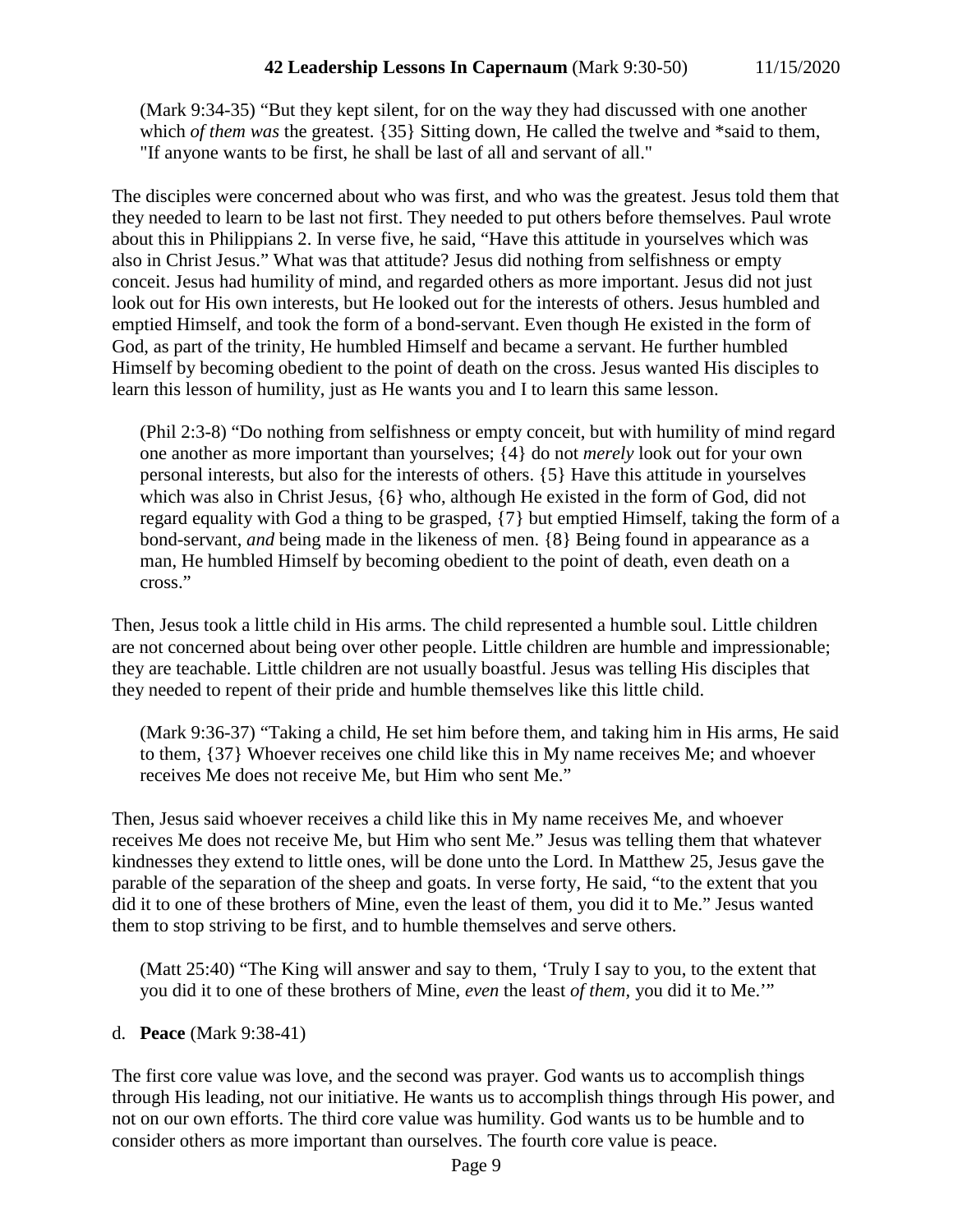Then, John said to Jesus, "Teacher, we saw someone casting out demons in Your name, and we tried to prevent him because he was not following us." Jesus told him not to hinder him, for there is no one who will perform a miracle in His name and then speak evil of Him. Jesus went on, "For he who is not against us is for us."

(Mark 9:38-40) "John said to Him, "Teacher, we saw someone casting out demons in Your name, and we tried to prevent him because he was not following us." {39} But Jesus said, "Do not hinder him, for there is no one who will perform a miracle in My name, and be able soon afterward to speak evil of Me. {40} For he who is not against us is for us."

I believe that this is a great message for the church today. There are lots of people wanting to build their own little kingdoms. That was the mentality of John and the disciples. They wanted to stop anyone who was not following them and part of their group. Jesus told them not to hinder them from doing His work. We need a bigger kingdom mindset.

Our church is going to support a number of other ministries next year that are not part of our church. One of those is called "Project Defending Life." Many of the people in the pro-life group are Catholics. They go out twice a week and peacefully protest the abortions. Last month they were able to turn eleven women away who were going to get an abortion. That means that they saved eleven babies from being murdered. That is a great ministry. Karen joins them every week to protest at the abortion clinics. There is another couple from Calvary Chapel East Albuquerque that also goes. This is a wonderful thing; different churches joining together for the common goal of saving innocent lives. Just because a group is not part of our church does not mean we should not support it. We should not hinder kingdom work.

Then, Jesus said, "For whoever gives you a cup of water to drink because of your name as followers of Christ, truly I say to you, he will not lose his reward." This falls right in line with Matthew 25, where Jesus said, "inasmuch as you have done it to the least of them, you have done it unto Me."

(Mark 9:41) "For whoever gives you a cup of water to drink because of your name as *followers* of Christ, truly I say to you, he will not lose his reward."

Why have I called this core value, peace? I have called it peace because of the verse fifty, which states, "and be at peace with one another. Jesus wants us to be at peace with others, even if they are not following us or part of our group. We should not hinder them, but be peace with them. Jesus summarized the last two core values by saying that we need to be salty and be at peace with one another. In the last core value, Jesus talks about not giving offense to others through our lives. We need to live righteous lives that do not offend others.

(Mark 9:-50) "Salt is good; but if the salt becomes unsalty, with what will you make it salty *again?* Have salt in yourselves, and be at peace with one another."

e. **Righteousness** (Not Causing Others To Stumble) (Mark 9:42-50)

Sometimes the Bible is literal and sometimes it is figurative. In this last core value, Jesus uses figurative language. He talks about tying a heavy millstone around your neck and being cast into a sea would be better than causing a little one to stumble. Jesus talked about cutting off our hands or feet, or plucking out our eyes. This is all figurative language and the main thrust of the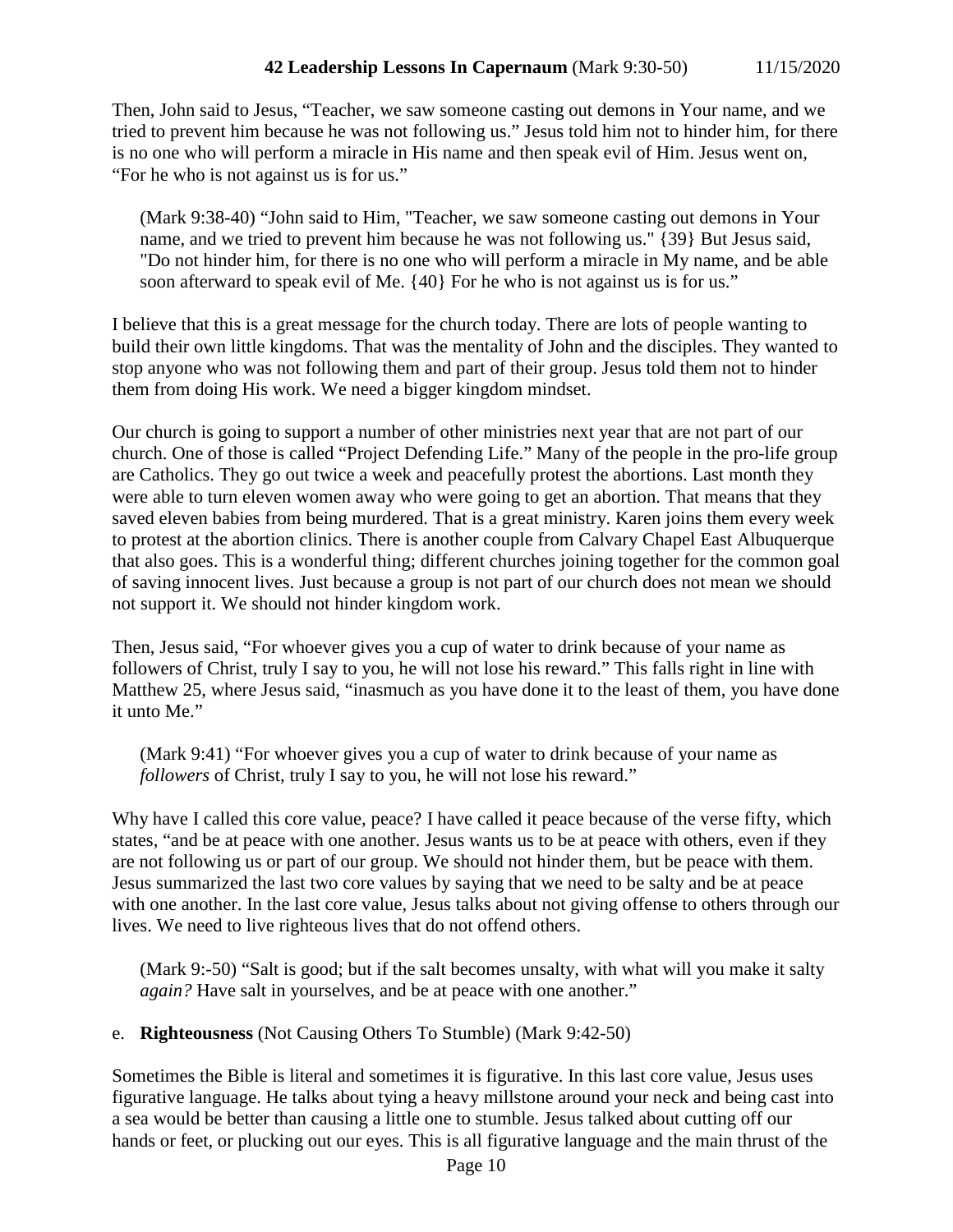passage is that we should be aggressive in the way that we deal with sin in our lives so that we do not cause others to stumble. The context of these examples is in causing others to stumble. When we stumble and sin, it can cause others to stumble, particularly younger, and less mature believers. Therefore, we need to do everything possible to keep from stumbling and from causing others to stumble.

(Mark 9:42-50) "Whoever causes one of these little ones who believe to stumble, it would be better for him if, with a heavy millstone hung around his neck, he had been cast into the sea. {43} "If your hand causes you to stumble, cut it off; it is better for you to enter life crippled, than, having your two hands, to go into hell, into the unquenchable fire, {44} [where THEIR WORM DOES NOT DIE, AND THE FIRE IS NOT QUENCHED.] {45} "If your foot causes you to stumble, cut it off; it is better for you to enter life lame, than, having your two feet, to be cast into hell, {46} [where THEIR WORM DOES NOT DIE, AND THE FIRE IS NOT QUENCHED.] {47} "If your eye causes you to stumble, throw it out; it is better for you to enter the kingdom of God with one eye, than, having two eyes, to be cast into hell, {48} where THEIR WORM DOES NOT DIE, AND THE FIRE IS NOT QUENCHED. {49} "For everyone will be salted with fire. {50} "Salt is good; but if the salt becomes unsalty, with what will you make it salty *again?* Have salt in yourselves, and be at peace with one another."

Jesus said that it is better to cut off your hand than having two hands and go into hell. The Greek word for hell here is geena, and Jesus refers to it as a place of unquenchable fire. Many Bibles translate hades as hell, which I believe is a serious mistake. Hades refers to the place of death, not the place of eternal damnation. Hades is the same word as sheol in the Old Testament. So, Jesus is not referring to the place of the dead; He is referring to the place of judgment, which takes place after death.

When I think of our hands, I think of the things that we do or make. I do not think our hands cause us to stumble. I think that sin originates in the heart of man, not in the hands. The hands do what the heart directs them to do. But, we need to be careful about the things that we do, that they do not cause us to stumble or our brothers.

Next, Jesus said it is better to cut your foot off and enter life lame than go to hell with two feet. I believe the feet refer to where we go and our paths. Solomon wrote that we are to watch the path of our feet so that our ways will be established. We are not to turn to the right or to the left, and we are to turn our foot from evil. This is exactly what Jesus is wanting us to do. We need to make sure that our feet do not take us down the path of evil. Instead, we are to turn away from evil. We need to watch our paths, the places that we walk.

(Pr 4:26-27) "Watch the path of your feet and all your ways will be established. {27} Do not turn to the right nor to the left; turn your foot from evil."

Next, Jesus said that it is better to throw out one of your eyes than go into hell with two eyes. Our eyes speak of our vision, and also the gate to our minds and hearts. What is our attention focused on? What are the things that we are allowing to come into our hearts? Solomon wrote for us to let our eyes look directly ahead of us, and our gaze to be fixed straight in front of us.

(Pr 4:25) "Let your eyes look directly ahead and let your gaze be fixed straight in front of you."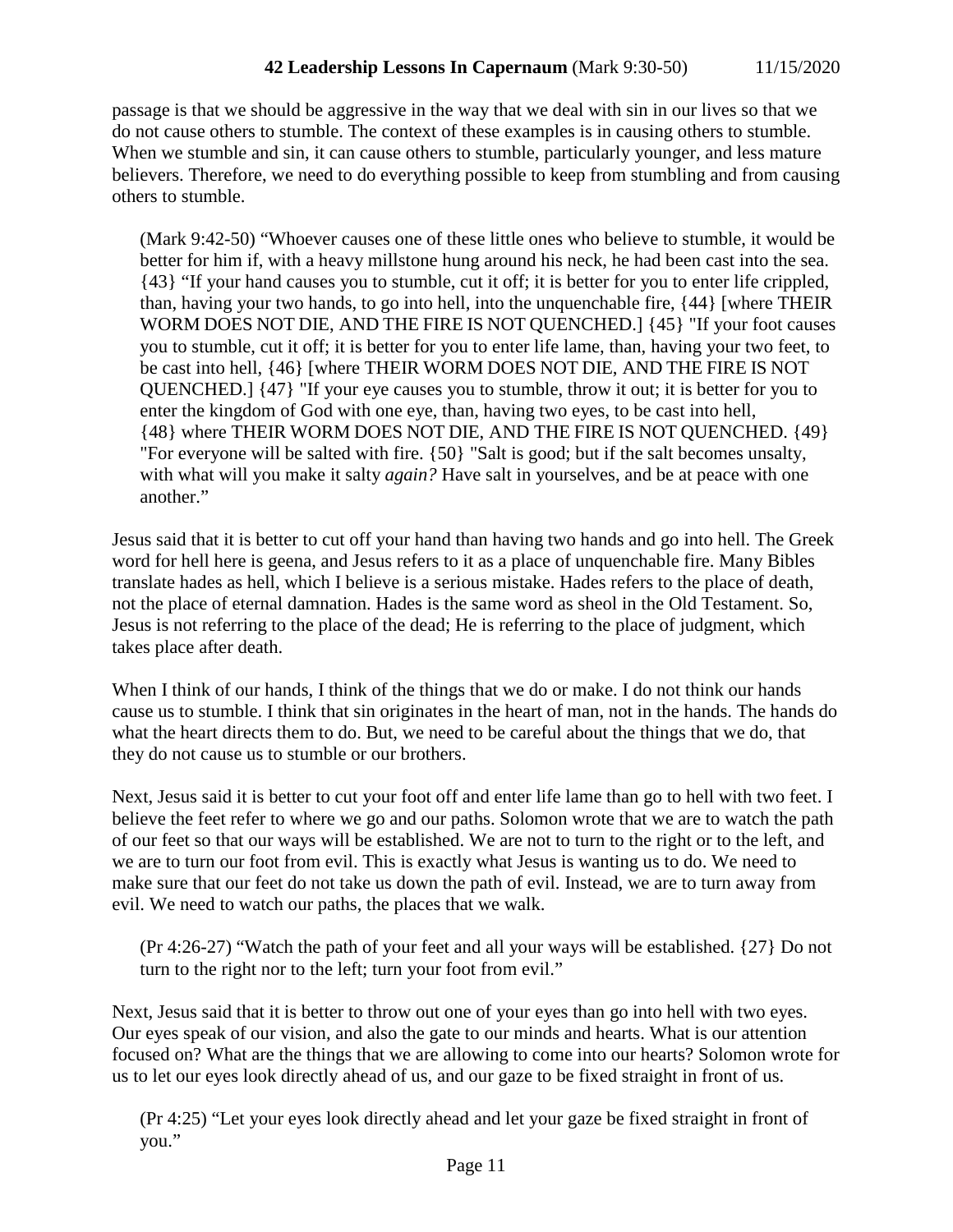The main point of all these examples is that we need to be radical in our response to sin in our lives. We need to do whatever we can to repent and live godly, righteous, and holy lives that do not cause others to stumble.

Our core values are the way that we live our lives and do the things that we do. We need to be very careful how we do what we do. Jesus had other core values, but I limited our discussion to the core values in our passage in Mark. Today, we are encouraged to lay our lives down for others, pray and place our faith and dependency on Jesus, live humble lives, and to consider others more important than ourselves. We are called to live at peace with one another. Finally, we are called to be the salt of the earth, to live righteous lives that give no offense to others.

#### **Conclusion and Applications**

As we close this morning, I want to finish with Mark 10:45, where Jesus said, "For even the Son of Man did not come to be served but to serve, and to give His life a ransom for many." Jesus knew exactly who He was. He was the Son of Man and the Son of God. Jesus knew His mission; He knew why He had come. He came to serve, to be a humble servant and to give His life as a ransom for many. His core values were important. He had to live by prayer and dependence on the Father. He was tempted in all things, just as we are, yet He was without sin. Even when He was reviled, He did not revile in return. He lived a perfect, sinless life, and as a result of that, he could offer His life as a sacrifice for our sins. His core vision, mission, and core values were all important.

(Mark 10:45) "For even the Son of Man did not come to be served, but to serve, and to give His life a ransom for many."

(Heb 4:15) "For we do not have a high priest who cannot sympathize with our weaknesses, but One who has been tempted in all things as *we are, yet* without sin."

(1 Pet 2:22-23) "WHO COMMITTED NO SIN, NOR WAS ANY DECEIT FOUND IN HIS MOUTH; {23} and while being reviled, He did not revile in return; while suffering, He uttered no threats, but kept entrusting *Himself* to Him who judges righteously;"

This morning, do you have vision for your life? Has God revealed to you who He has made you to be? Do you know the gifts and abilities that He has given you? Do you know where you fit in the body of Christ?

Do you know your mission? Do you know what God has called you to do? Paul encouraged Archippus to take heed to the ministry that he had received in the Lord, so that he would fulfill it. Do you know your ministry? Are you taking heed to that ministry so that you can fulfill it? I want to be like Jesus who said, "It is finished!" I want to be like Paul who said that he had finished his course and completed his ministry.

(Col 4:17) "Say to Archippus, 'Take heed to the ministry which you have received in the Lord, that you may fulfill it."

Are you living your lives with God's core values? Are you living a life that is characterized by prayer and dependence on God? Are you humbly serving? Are you being the salt He has called you to be?